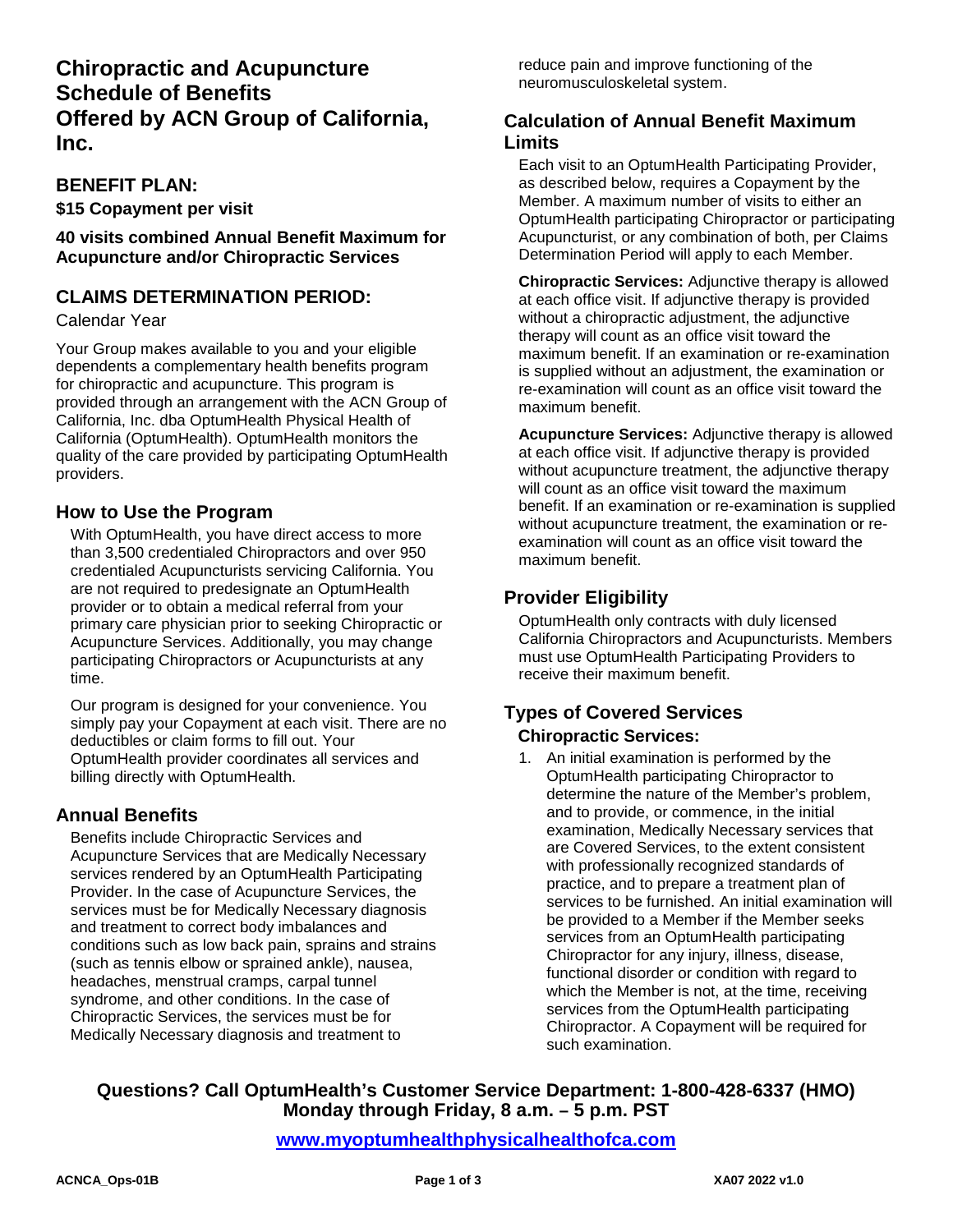- 2. Subsequent office visits, as set forth in a treatment plan, may involve a chiropractic adjustment, a brief re-examination and other services, in various combinations. A Copayment will be required for each visit to the office.
- 3. Adjunctive therapy, as set forth in a treatment plan, may involve therapies such as ultrasound, electrical muscle stimulation and other therapies.
- 4. A re-examination may be performed by the OptumHealth participating Chiropractor to assess the need to continue, extend or change a treatment plan. A re-evaluation may be performed during a subsequent office visit or separately. If performed separately, a Copayment will be required.
- 5. X-rays and laboratory tests are a covered benefit to examine any aspect of the Member's condition.
- 6. Chiropractic appliances are payable up to a maximum of \$50 per year when prescribed by an OptumHealth participating Chiropractor.

#### **Acupuncture Services:**

- 1. An initial examination is performed by the OptumHealth participating Acupuncturist to determine the nature of the Member's problem and to provide or commence, in the initial examination, Medically Necessary services that are Covered Services, to the extent consistent with professionally recognized standards of practice, and to prepare a treatment plan of services to be furnished. An initial examination will be provided to a Member if the Member seeks services from an OptumHealth participating Acupuncturist for any injury, illness, disease, functional disorder or condition with regard to which the Member is not, at that time, receiving services from an OptumHealth participating Acupuncturist. A Copayment will be required for such examination.
- 2. Subsequent office visits, as set forth in a treatment plan, may involve acupuncture treatment, a brief re-examination and other services, in various combinations. A Copayment will be required for each visit to the office.
- 3. A re-examination may be performed by the OptumHealth participating Acupuncturist to assess the need to continue, extend or change a treatment plan. A re-evaluation may be performed during a subsequent office visit or separately. If performed separately, a Copayment will be required.

## **Important OptumHealth Addresses:**

#### **Member Correspondence**

OptumHealth of California, Inc. P.O. Box 880009 San Diego, CA 92168-0009

#### **Grievances and Complaints**

Attn.: Grievance Coordinator OptumHealth of California, Inc. P.O. Box 880009 San Diego, CA 92168-0009

## **Exclusions and Limitations**

Benefits do not include services that are not described under the Covered Services or contained elsewhere in the Evidence Of Coverage (EOC) provided to a Member. The following accommodations, services, supplies, and other items are specifically excluded from coverage as referenced in the EOC:

- 1. Any accommodation, service, supply or other item determined by Health Plan not to be Medically Necessary;
- 2. Any accommodation, service, supply or other item not provided in compliance with the Managed Care Program;
- 3. Services provided for employment, licensing, insurance, school, camp, sports, adoption, or other non-Medically Necessary purposes, and related expenses for reports, including report presentation and preparation;
- 4. Examination or treatment ordered by a court or in connection with legal proceedings unless such examinations or treatment otherwise qualify as Covered Services under this document;
- 5. Experimental or investigative services unless required by an external, independent review panel as described in Section 16.5 of the EOC;
- 6. Services provided at a hospital or other facility outside of a Participating Provider's facility;
- 7. Holistic or homeopathic care including drugs and ecological or environmental medicine;
- 8. Services involving the use of herbs and herbal remedies;
- 9. Treatment for asthma or addiction (including but not limited to smoking cessation);
- 10. Any services or treatments caused by or arising out of the course of employment and are covered under Workers' Compensation;
- 11. Transportation to and from a provider;
- 12. Drugs or medicines;
- 13. Intravenous injections or solutions;

## **Questions? Call OptumHealth's Customer Service Department: 1-800-428-6337 (HMO) Monday through Friday, 8 a.m. – 5 p.m. PST**

**[www.myoptumhealthphysicalhealthofca.com](http://www.myoptumhealthphysicalhealthofca.com/)**